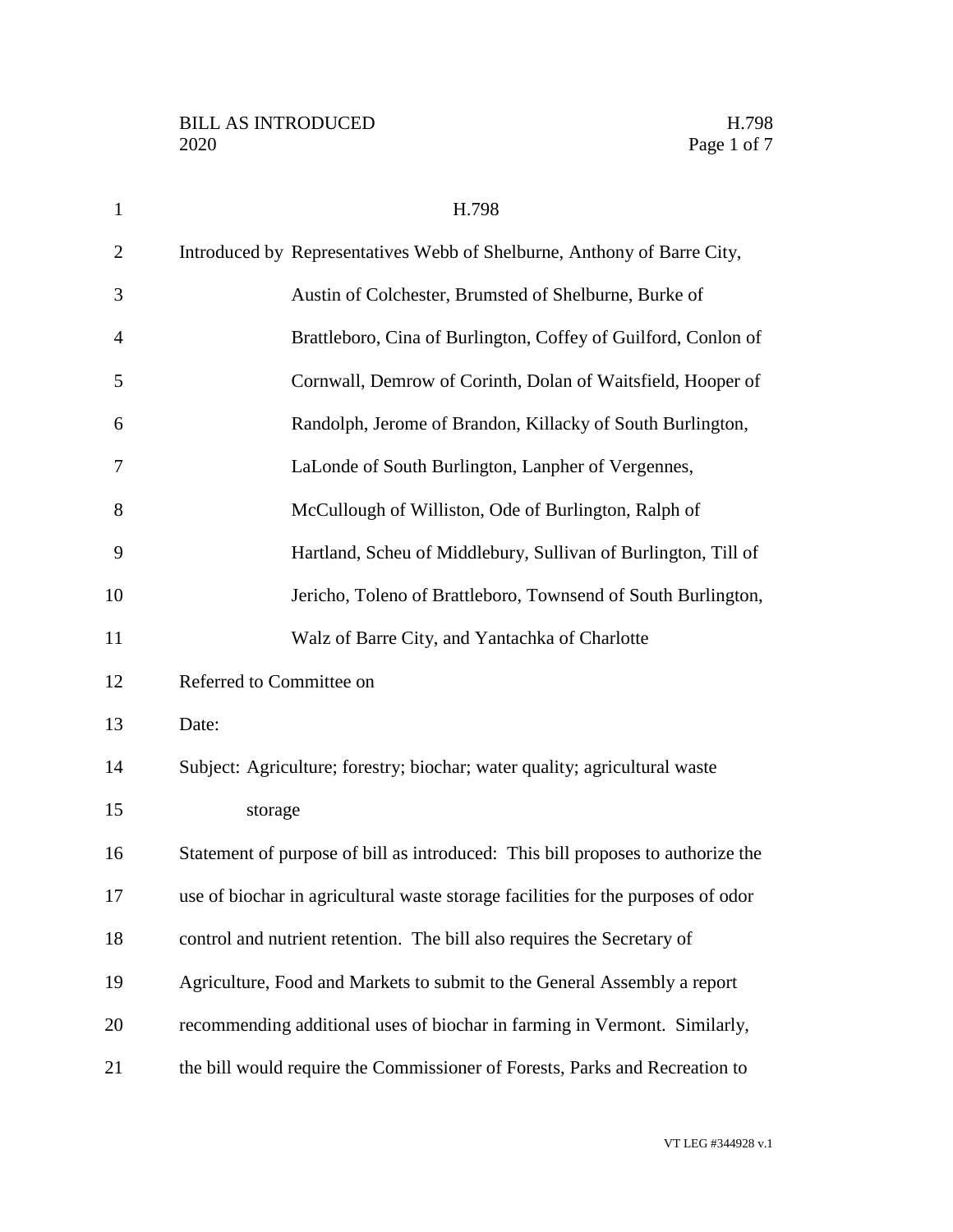- report to the General Assembly regarding the feasibility of establishing or
- enhancing the production of biochar in the State.

| 3              | An act relating to the use of biochar                                           |
|----------------|---------------------------------------------------------------------------------|
| $\overline{4}$ | It is hereby enacted by the General Assembly of the State of Vermont:           |
| 5              | Sec. 1. FINDINGS                                                                |
| 6              | The General Assembly finds that:                                                |
| 7              | (1) Biochar is a carbon-rich solid produced by the thermochemical               |
| 8              | conversion of organic matter through a process called pyrolysis.                |
| 9              | (2) The production and use of biochar can have a significant, positive          |
| 10             | impact in the areas of energy, agriculture, and the environment.                |
| 11             | (3) Biochar has been shown to increase soil fertility by improving              |
| 12             | nutrient and water retention, lowering density, and increasing microbial        |
| 13             | activity, thereby improving water quality by reducing soil erosion and nutrient |
| 14             | runoff.                                                                         |
| 15             | (4) The use of biochar in liquid manure or bedded pack effectively binds        |
| 16             | ammonium and ammonia, thereby increasing the plant-available nitrogen when      |
| 17             | spread on fields, along with a significant decrease in or elimination of odor.  |
| 18             | (5) The addition of biochar to bedded pack and liquid manure has been           |
| 19             | shown to reduce emissions of methane and nitrous oxide, both potent             |
| 20             | greenhouse gases.                                                               |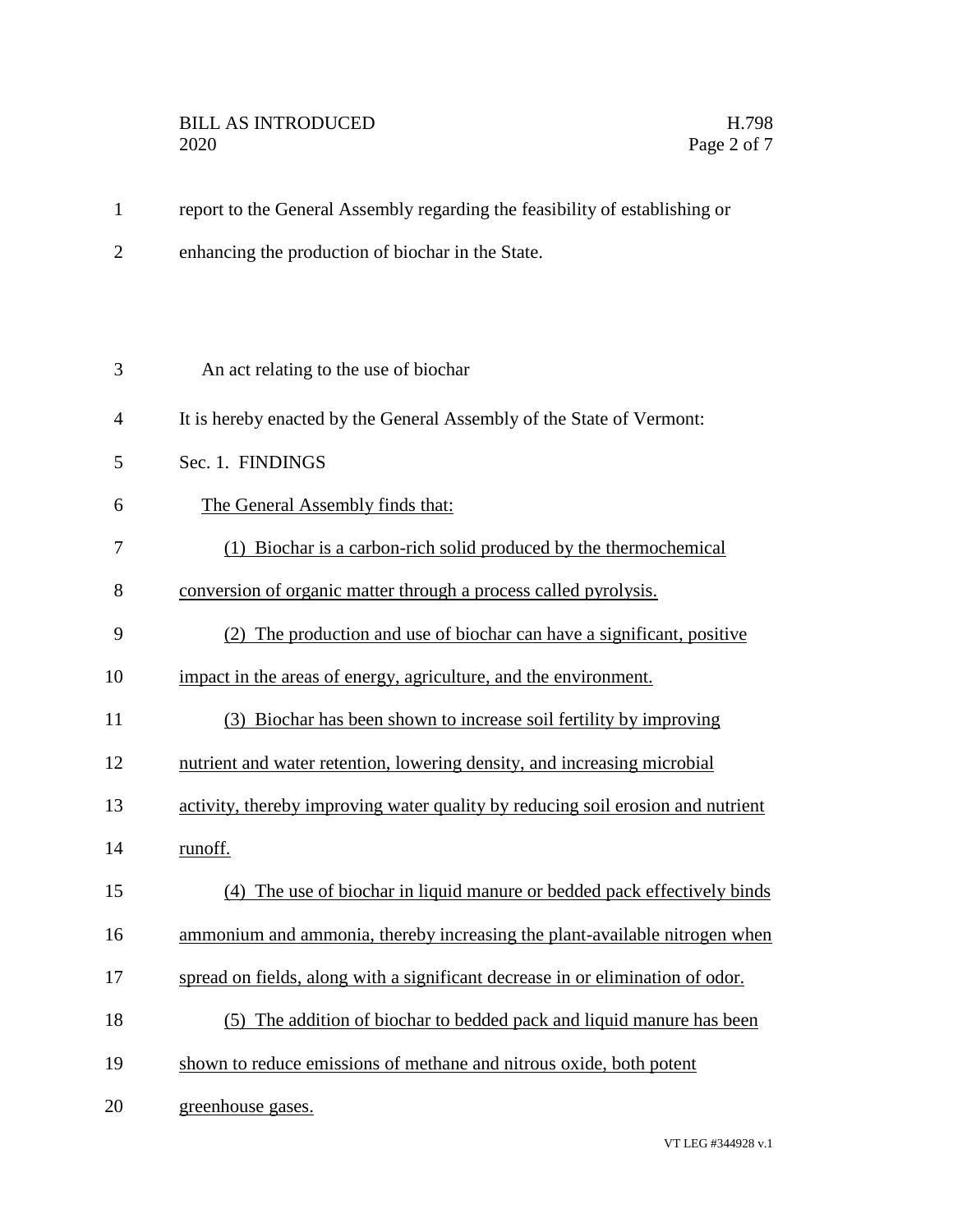## BILL AS INTRODUCED H.798<br>2020 Page 3 of 7

| $\mathbf{1}$   | (6) Biochar can be produced from many forms of organic matter                     |
|----------------|-----------------------------------------------------------------------------------|
| $\overline{2}$ | including: whole trees, residual forest materials, wood chips, wheat straw,       |
| 3              | spoiled hay, food processing waste, demolition waste, sewage sludge, invasive     |
| $\overline{4}$ | species, and many other forms of agricultural and municipal waste.                |
| 5              | The production of biochar could enhance rural economic<br>(7)                     |
| 6              | development and employment, including providing a market for low-grade            |
| 7              | wood harvested in Vermont.                                                        |
| 8              | (8) To fully realize the soil health and odor control benefits of the use of      |
| 9              | biochar in agriculture, the State should authorize the addition of biochar to     |
| 10             | agricultural waste storage facilities and the use of biochar as a soil amendment. |
| 11             | (9) To determine the feasibility of biochar production in the State as a          |
| 12             | potential contributor to rural economic development, the State should require     |
| 13             | the Commissioner of Forests, Parks and Recreation to analyze the feasibility of   |
| 14             | establishing a biochar production facility or industry in Vermont.                |
| 15             | (10) To better understand all of the potential uses of biochar in                 |
| 16             | agriculture, the State should require the Secretary of Agriculture, Food and      |
| 17             | Markets to recommend additional beneficial uses of biochar for farming in         |
| 18             | Vermont.                                                                          |
| 19             | Sec. 2. $6$ V.S.A. $\S$ 4802 is amended to read:                                  |
| 20             | §4802. DEFINITIONS                                                                |
| 21             | As used in this chapter:                                                          |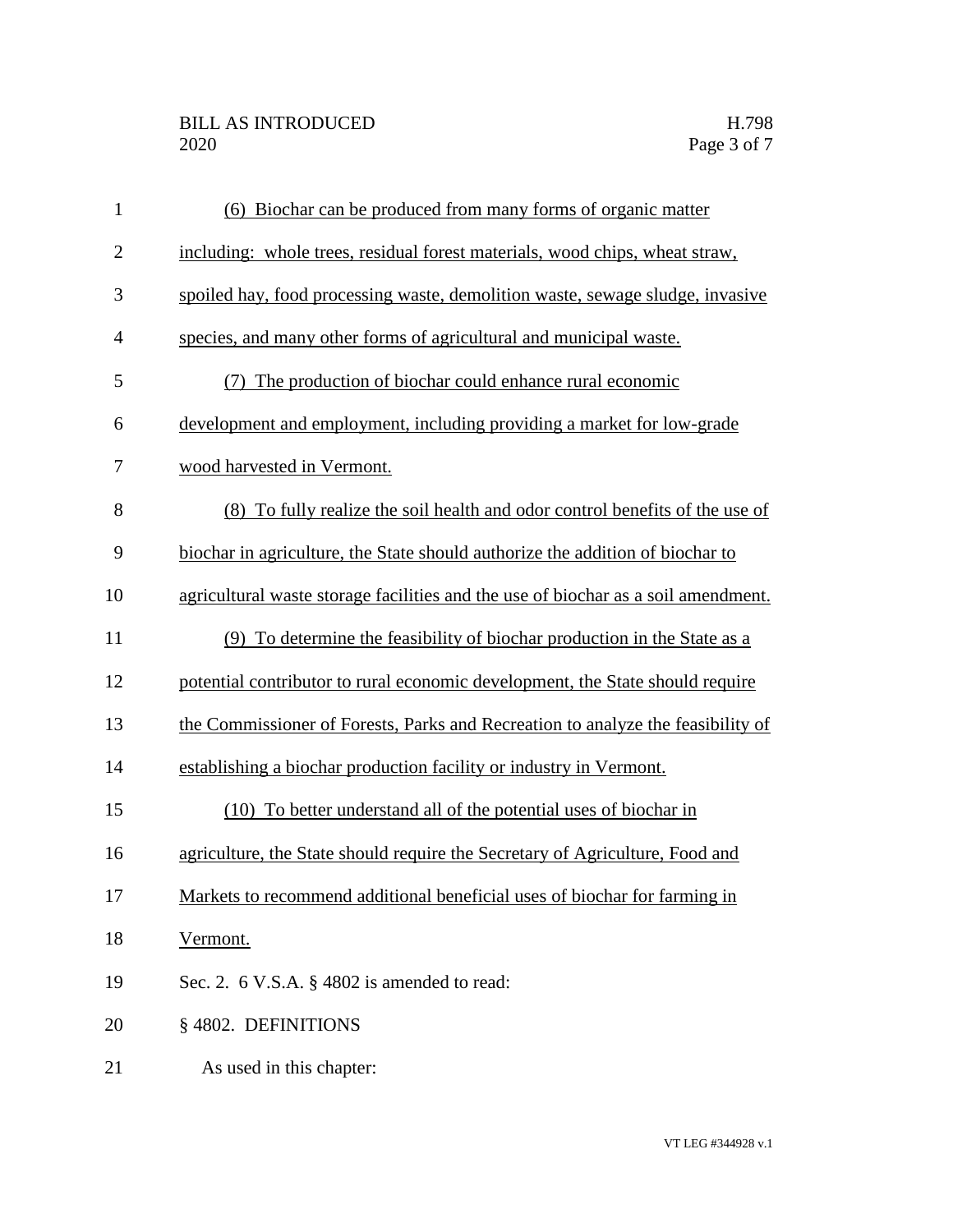## BILL AS INTRODUCED H.798<br>2020 Page 4 of 7

| $\mathbf{1}$   | (1) "Agency" means the Agency of Agriculture, Food and Markets.                    |
|----------------|------------------------------------------------------------------------------------|
| $\overline{2}$ | (2) "Farming" has the same meaning as used in $10 \text{ V.S.A. }$ \$ $6001(22)$ . |
| 3              | * * *                                                                              |
| $\overline{4}$ | (5) "Manure" means livestock waste in solid or liquid form that may                |
| 5              | also contain bedding, spilled feed, water, or soil.                                |
| 6              | (6) "Secretary" means the Secretary of Agriculture, Food and Markets.              |
| 7              | * * *                                                                              |
| 8              | (8) "Waste" or "agricultural waste" means material originating or                  |
| 9              | emanating from a farm that is determined by the Secretary or the Secretary of      |
| 10             | Natural Resources to be harmful to the waters of the State, including:             |
| 11             | sediments; minerals, including heavy metals; plant nutrients; pesticides;          |
| 12             | organic wastes, including livestock waste, animal mortalities, compost, feed       |
| 13             | and crop debris; waste oils; pathogenic bacteria and viruses; thermal pollution;   |
| 14             | silage runoff; untreated milk house waste; and any other farm waste as the term    |
| 15             | "waste" is defined in 10 V.S.A. § 1251(12).                                        |
| 16             | * * *                                                                              |
| 17             | (10) "Biochar" means material derived from thermochemical conversion               |
| 18             | of biomass in an oxygen-limited environment containing at least 60 percent         |
| 19             | carbon.                                                                            |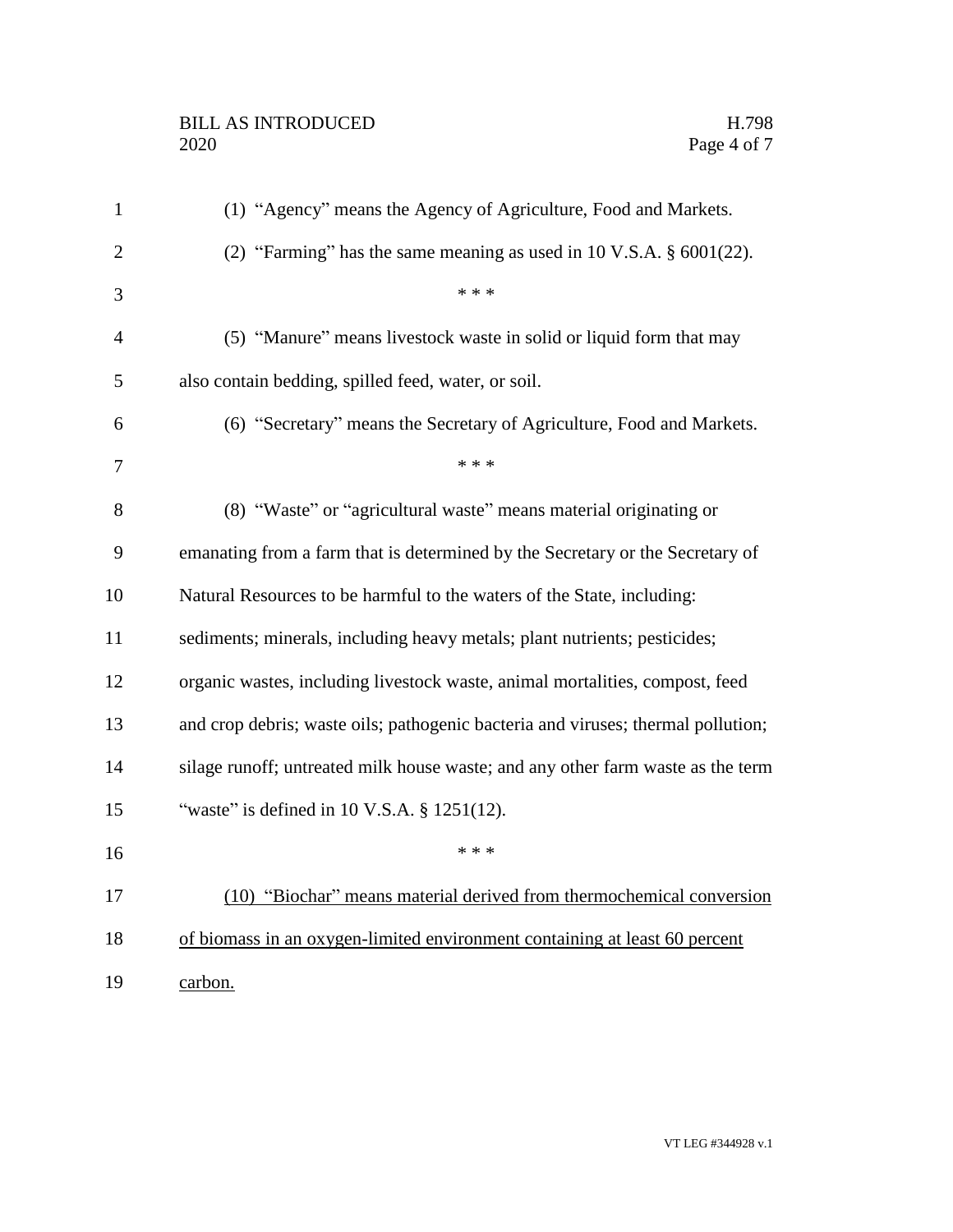| $\mathbf{1}$   | Sec. 3. $6$ V.S.A. $\S$ 4815 is amended to read:                                 |
|----------------|----------------------------------------------------------------------------------|
| $\overline{2}$ | §4815. WASTE STORAGE FACILITY                                                    |
| 3              | (a) No person shall construct a new waste storage facility or expand or          |
| $\overline{4}$ | modify a waste storage facility in existence on July 1, 2006 unless the facility |
| 5              | meets the standard established for such facilities by the Natural Resources      |
| 6              | Conservation Service of the U.S. Department of Agriculture or an equivalent      |
| 7              | standard. If an equivalent design standard is used, the design and construction  |
| 8              | shall be certified by the Secretary of Agriculture, Food and Markets or a        |
| 9              | licensed professional engineer operating within the scope of his or her          |
| 10             | expertise.                                                                       |
| 11             | * * *                                                                            |
| 12             | (c) As used in this section, "waste storage facility" means an impoundment       |
| 13             | made for the purpose of storing agricultural waste by constructing an            |
| 14             | embankment, excavating a pit or dugout, fabricating an inground and              |
| 15             | aboveground structure, or any combination thereof.                               |
| 16             | (d) Biochar may be added to a waste storage facility for the purposes of         |
| 17             | odor control of agricultural waste in the facility or for the purposes of        |
| 18             | increasing nutrient retention of agricultural waste applied to fields.           |
| 19             | Sec. 4. AGENCY OF AGRICULTURE, FOOD AND MARKETS; REPORT                          |
| 20             | ON USE OF BIOCHAR IN FARMING                                                     |
| 21             | (a) As used in this section:                                                     |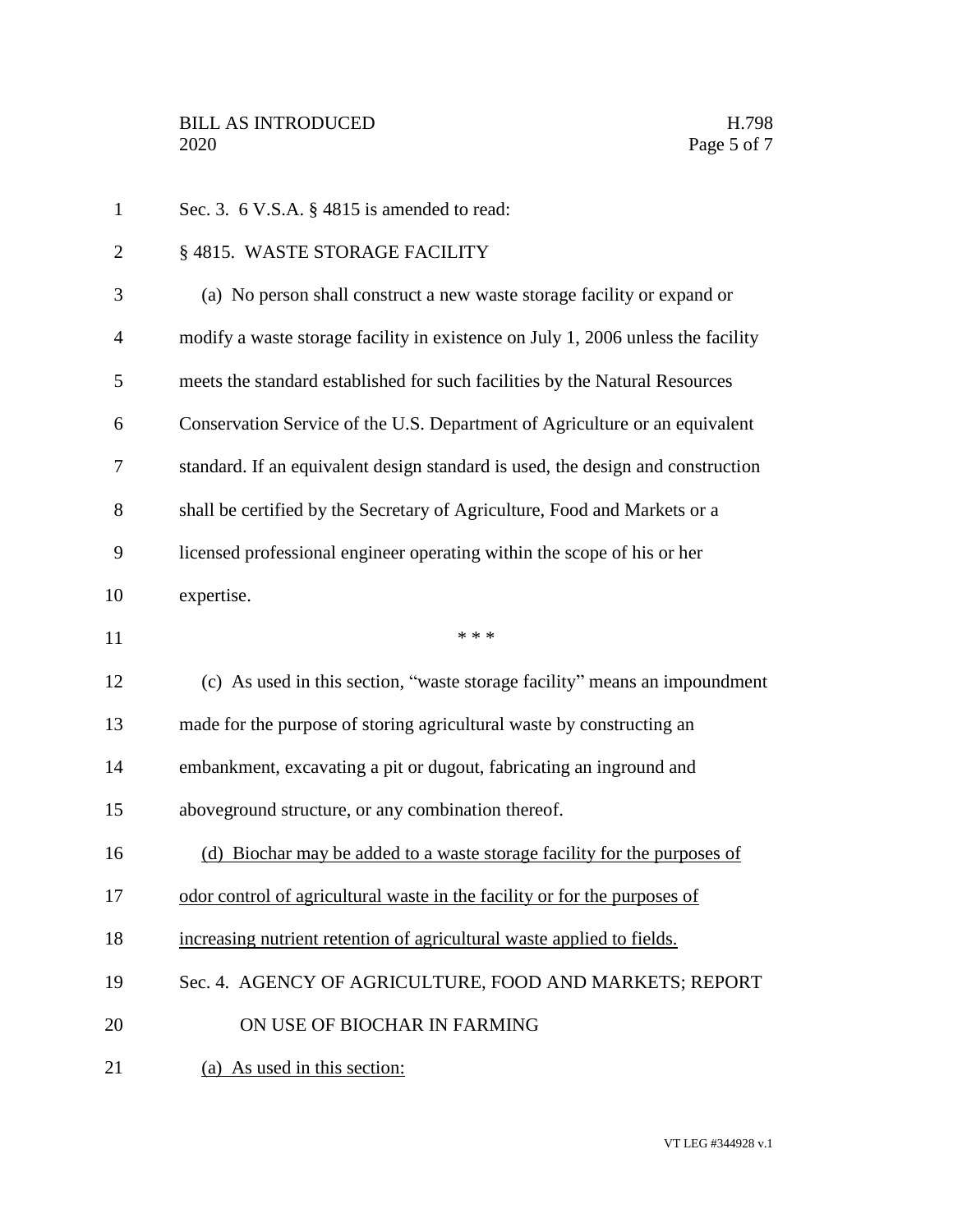| $\mathbf{1}$   | (1) "Biochar" means material derived from thermochemical conversion         |
|----------------|-----------------------------------------------------------------------------|
| $\overline{2}$ | of biomass in an oxygen-limited environment containing at least 60 percent  |
| 3              | carbon.                                                                     |
| $\overline{4}$ | (2) "Farming" has the same meaning as in 10 V.S.A. $\S$ 6001(22).           |
| 5              | (b) On or before January 15, 2021, the Secretary of Agriculture, Food and   |
| 6              | Markets shall submit to the House Committee on Agriculture and Forestry and |
| 7              | the Senate Committee on Forestry a report recommending additional uses of   |
| 8              | biochar in farming in Vermont. The report shall address:                    |
| 9              | (1) how biochar may be used as a soil amendment to improve soil             |
| 10             | health, retain carbon, or reduce nutrient runoff;                           |
| 11             | (2) how biochar may be used in the preparation or production of fuel or     |
| 12             | power from agricultural products or wastes;                                 |
| 13             | (3) how biochar may be used as commercial feed in the State, including      |
| 14             | any legislative or regulatory amendments necessary to use biochar as        |
| 15             | commercial feed; and                                                        |
| 16             | (4) any other recommendation that the Secretary deems relevant              |
| 17             | regarding the use of biochar in farming in Vermont.                         |
| 18             | Sec. 5. COMMISSIONER OF FORESTS, PARKS AND RECREATION;                      |
| 19             | REPORT ON BIOCHAR PRODUCTION IN THE STATE                                   |
| 20             | (a) On or before January 15, 2021, the Commissioner of Forests, Parks and   |
| 21             | Recreation shall submit to the House Committee on Agriculture and Forestry  |